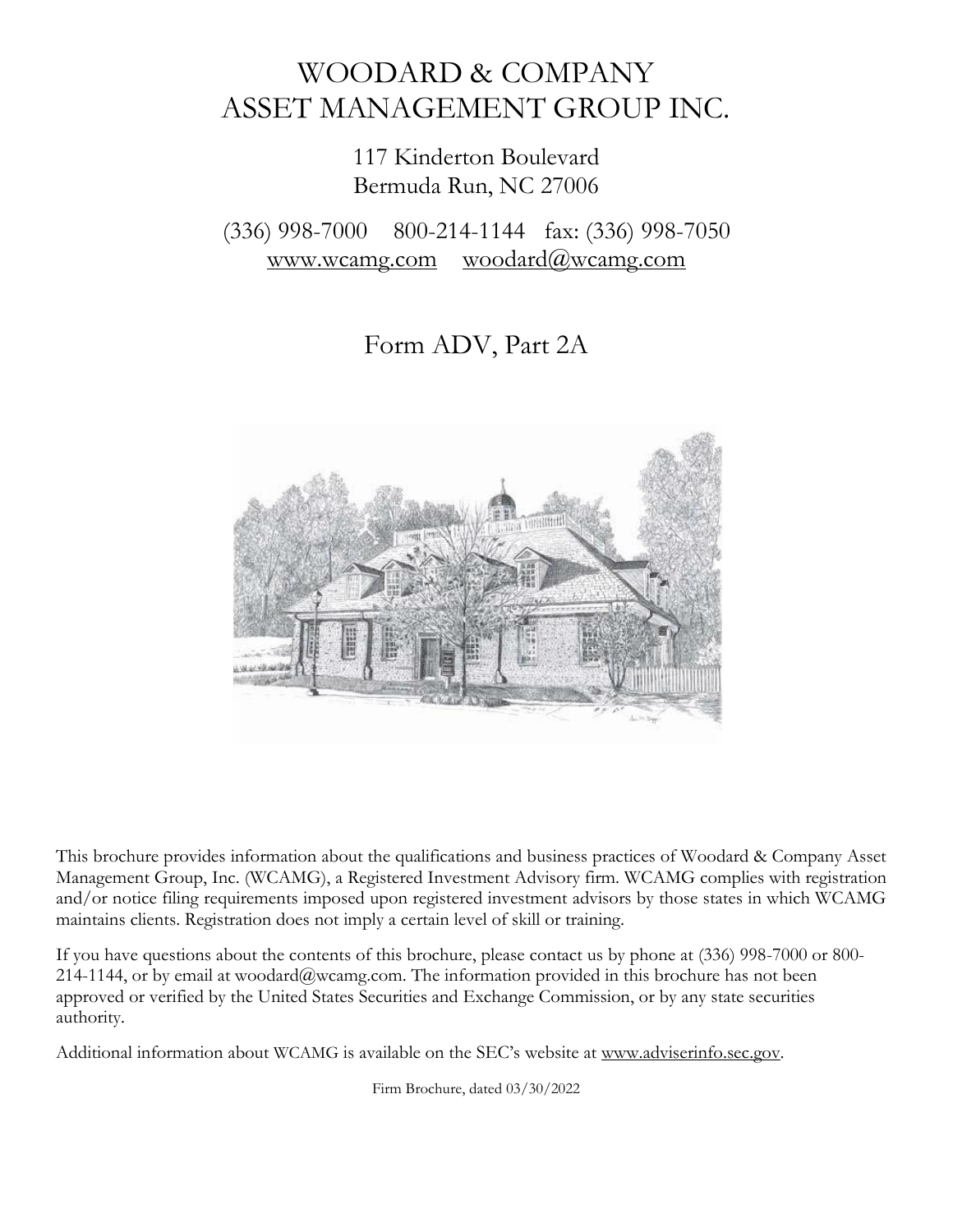# **SUMMARY OF MATERIAL CHANGES**

As of the last Annual Amendment, filed on 03/25/2021, there have been no Material Changes to the business of WCAMG.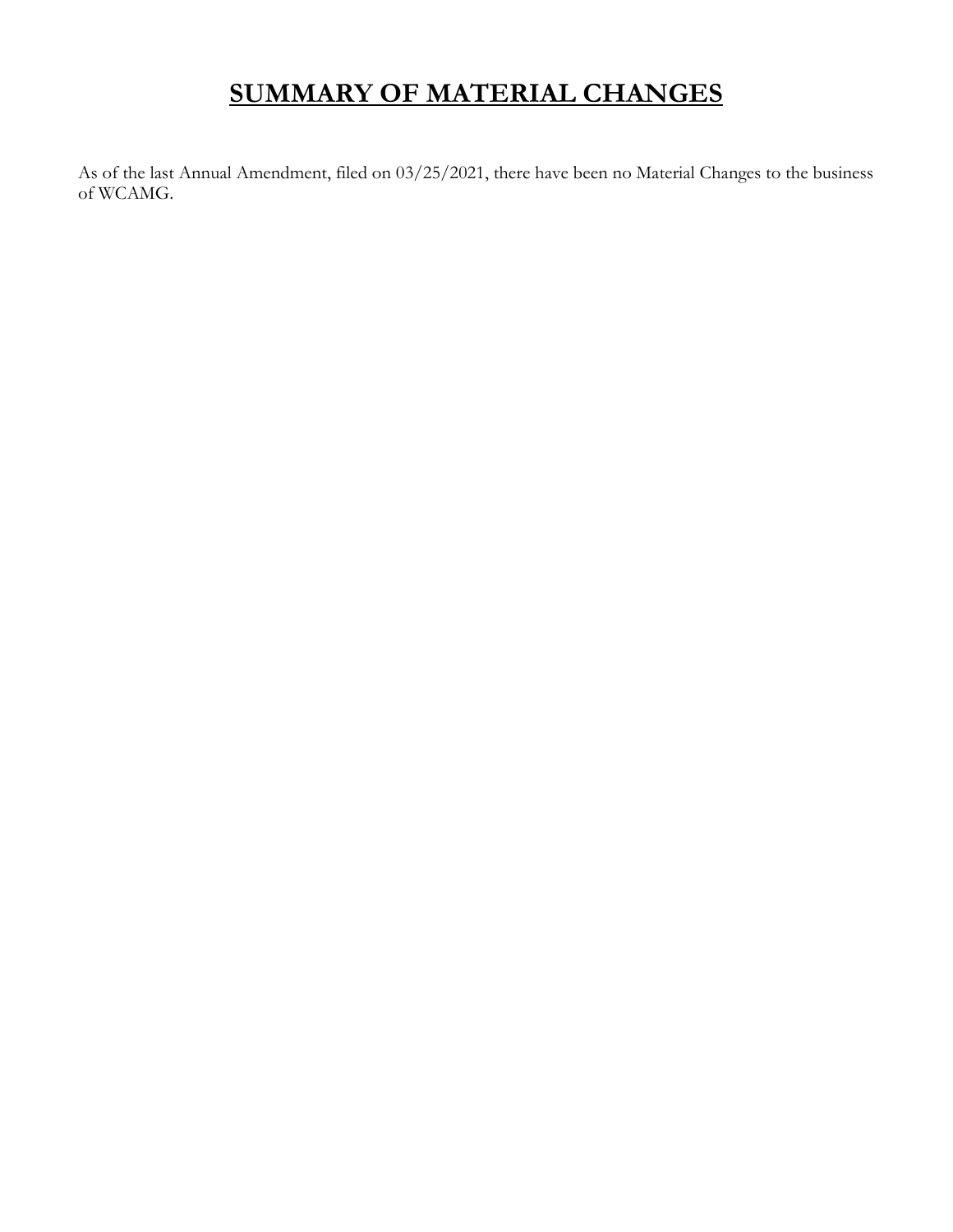## **TABLE OF CONTENTS**

| FIRM DESCRIPTION AND OWNERSHIP                                     |  |
|--------------------------------------------------------------------|--|
| <b>SERVICES OFFERED</b>                                            |  |
| <b>CLIENT RELATIONSHIPS</b>                                        |  |
| ASSETS UNDER MANAGEMENT                                            |  |
|                                                                    |  |
| <b>FEE SCHEDULE</b>                                                |  |
| <b>BILLING PROCEDURES</b>                                          |  |
| <b>OTHER FEES</b>                                                  |  |
| <b>TERMINATION OF MANAGEMENT AND FEEREFUNDS</b>                    |  |
|                                                                    |  |
|                                                                    |  |
| <b>CLIENT DESCRIPTIONS</b>                                         |  |
| <b>ACCOUNT MINIMUMS</b>                                            |  |
| METHODS OF ANALYSIS, INVESTMENT STRATEGIES AND RISK OF LOSS 3      |  |
| <b>METHODS OF ANALYSIS</b>                                         |  |
| <b>INVESTMENT STRATEGIES</b>                                       |  |
| <b>RISK OF LOSS</b>                                                |  |
|                                                                    |  |
|                                                                    |  |
| CODE OF ETHICS, PARTICIPATION/INTEREST IN CLIENT TRANSACTIONS      |  |
| <b>CODE OF ETHICS</b>                                              |  |
| PARTICIPATION/INTEREST IN CLIENT TRANSACTIONS AND PERSONAL TRADING |  |
|                                                                    |  |
|                                                                    |  |
| <b>DIRECTED BROKERAGE</b><br><b>BEST EXECUTION</b>                 |  |
| <b>BLOCKED TRANSACTIONS</b>                                        |  |
| <b>TRADE ERRORS</b>                                                |  |
| <b>REFERRALS</b>                                                   |  |
|                                                                    |  |
| PERIODIC REVIEWS                                                   |  |
| <b>REGULAR REPORTS</b>                                             |  |
|                                                                    |  |
|                                                                    |  |
|                                                                    |  |
|                                                                    |  |
|                                                                    |  |
|                                                                    |  |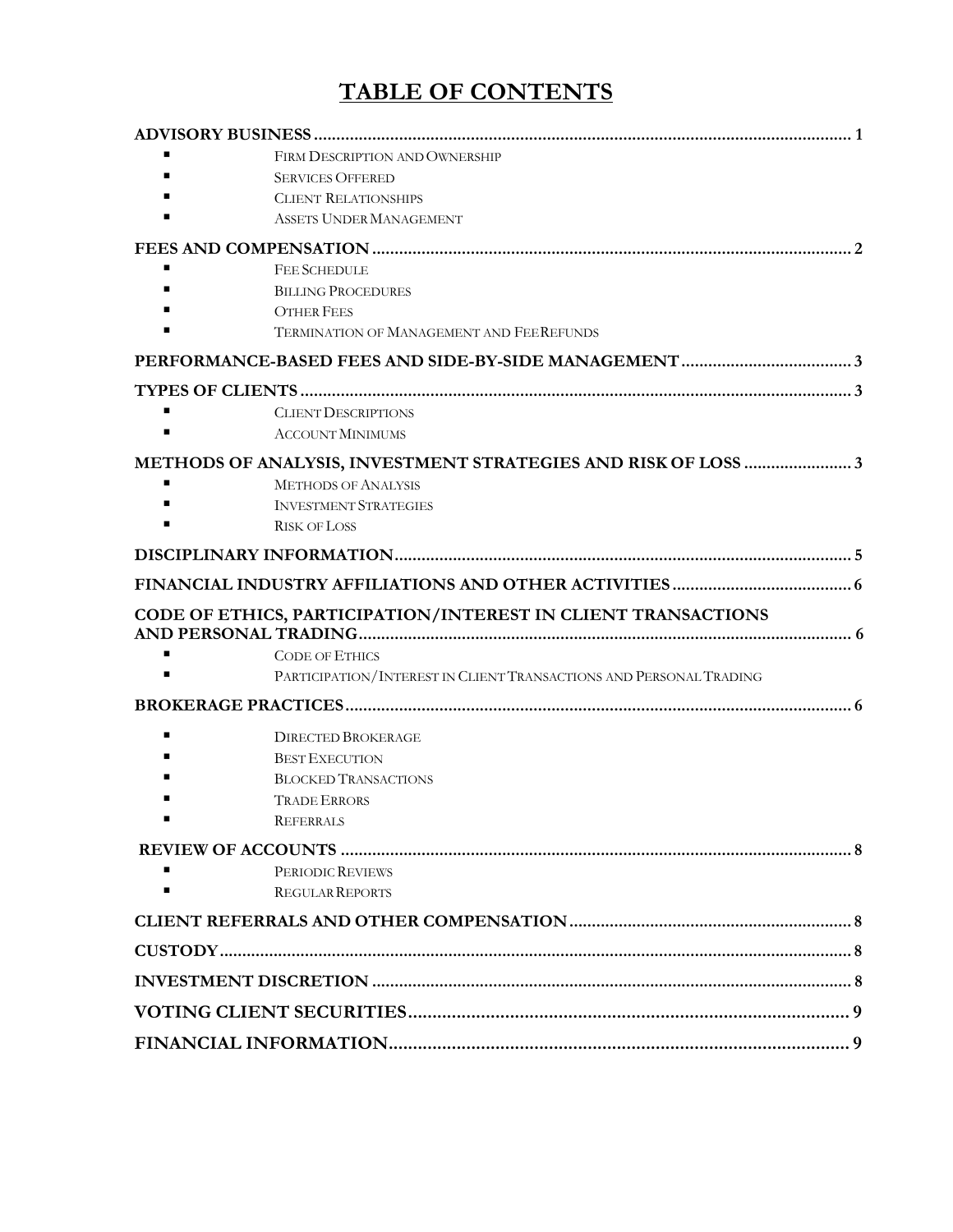## **TABLE OF CONTENTS (CONT.)**

## **APPENDIX - BROCHURE SUPPLEMENTS (FORM ADV, PART 2B)**

- JOHN B. WOODARD, JR.
- JOAN H. WOODARD
- TODD F. SENTER
- MATT P. BLADES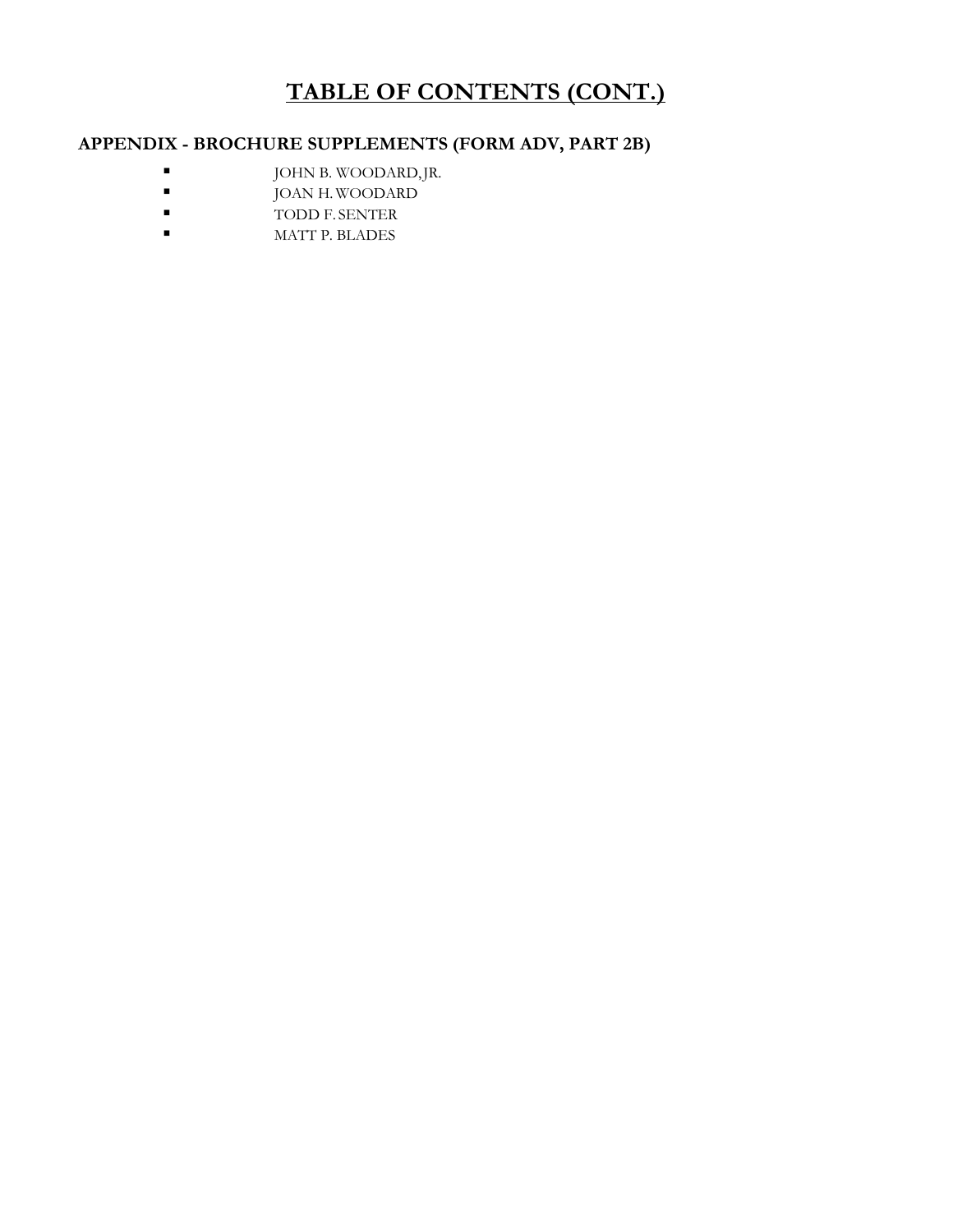#### **ADVISORY BUSINESS**

#### **FIRM DESCRIPTION AND OWNERSHIP**

Woodard & Company Asset Management Group, Inc. (WCAMG) owned by John B. Woodard Jr., is a Registered Investment Advisory firm established in 1985. We provide discretionary asset management for individuals and institutions. Clients give us authority to invest their assets as we determine, based on our understanding of the client's objectives. The focus of our organization is the management of our clients' investment portfolios.

#### **SERVICES OFFERED**

WCAMG provides discretionary asset management for individual and institutions using:

- Equities
- Certificates of Deposit
- Mutual Funds
- Commodities
- Exchange Traded Funds
- Corporate Debt Securities
- Municipal Securities
- Investment Company Securities
- US Government Securities

In addition, we provide retirement plan services to employers. Our retirement plan package includes all plan arrangements, such as profit sharing plans, SEP-IRAs, pension, and 401(k) plans. We provide employee education, quality service, flexibility in investment choices and coordinated administration with the record keeper, trustees and/or plan sponsor.

#### **CLIENTRELATIONSHIPS**

WCAMG provides continuous and regular supervisory and management services to our portfolios. We use a team approach to manage our clients' assets. Our investment decisions are typically made by our Investment Committee, not by any one individual. We seek to learn our client's goals and objectives, risk tolerance and circumstances in order to determine an appropriate investment model/allocation for each client. These factors provide the foundation for determining the asset allocation chosen for each client. Unlike a relationship where one individual selects and invests for the client, our Investment Committee determines policy and decisions as a team.

Clients may, on occasion, deposit or transfer in securities that they designate we hold but not provide advice. These designated securities are held in a "non-bill/non-performance" category in the client's account. This is done so for the convenience of the client. WCAMG is not responsible for evaluating the investment merit or reviewing proxies, tenders or other aspects of the securities held as "non-bill/non-performance". We will offer advice or opinions on these securities upon request by the client.

WCAMG's discretionary investment advisory services are provided on a "fee only" basis. Discretionary clients who use Fidelity Investments Institutional Services Company, Inc. (Fidelity) as a custodian will not pay an additional fee for custody or brokerage. Clients do not pay an additional fee for this added benefit. This arrangement is considered a "wrap fee" program, even though this program does not charge an additional fee and the management services offered to these clients are the same as those offered to WCAMG's other discretionary clients. For more information, please see Brokerage Practices, below, and also see WCAMG's Wrap Fee Brochure.

## **ASSETS UNDER MANAGEMENT**

Rounded to the nearest 1000, as of 12/31/2021 the total number of accounts managed by WCAMG is 2,800 and their value is \$962,700,000.00.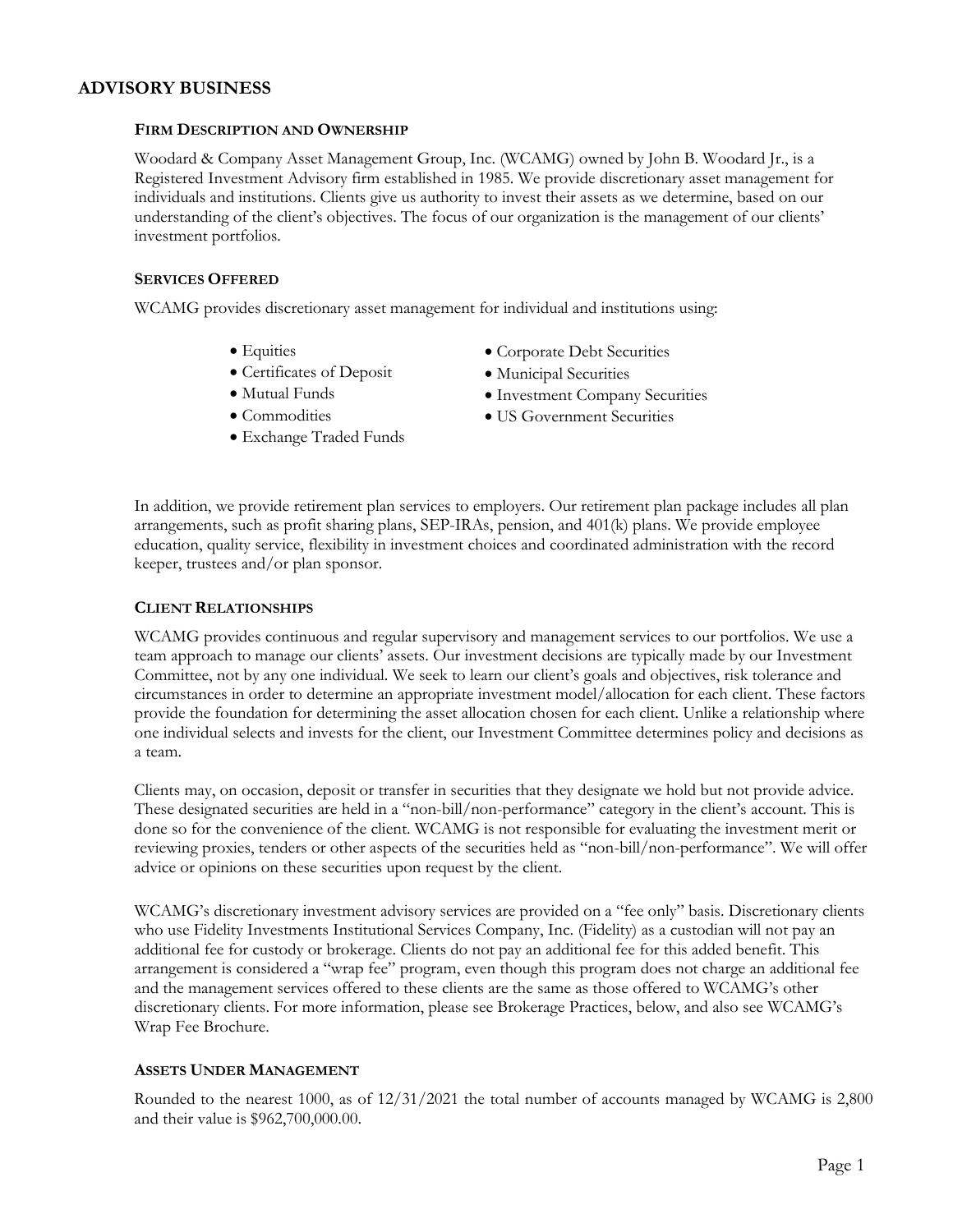## **FEES AND COMPENSATION**

#### **FEE SCHEDULE**

| <b>ACCOUNT VALUE</b>                                                                                                                      | <b>OUARTERLY FEE</b> | ANNUAL TOTAL |  |  |
|-------------------------------------------------------------------------------------------------------------------------------------------|----------------------|--------------|--|--|
|                                                                                                                                           |                      |              |  |  |
| \$100,000 to \$300,000                                                                                                                    | $.3125\%$            | $1.25\%$     |  |  |
| \$300,001 to \$1,000,000                                                                                                                  | $.2500\%$            | $1.00\%$     |  |  |
| $$1,000,001$ to $$2,000,000$                                                                                                              | .2250%               | $0.90\%$     |  |  |
| \$2,000,001 to \$4,000,000                                                                                                                | $.2000\%$            | $0.80\%$     |  |  |
| Over \$4,000,001                                                                                                                          | $.1750\%$            | $0.70\%$     |  |  |
|                                                                                                                                           |                      |              |  |  |
|                                                                                                                                           |                      |              |  |  |
|                                                                                                                                           |                      |              |  |  |
| *Fee may be negotiable depending on amount invested.                                                                                      |                      |              |  |  |
| Certain exceptions apply to reduce or make negotiable the fee structure.<br>These may include health, employment or other considerations. |                      |              |  |  |
|                                                                                                                                           |                      |              |  |  |

#### **BILLING PROCEDURES**

Management fees will be calculated and paid to WCAMG each calendar quarter, in advance, based on the value of the assets in the client's account on the last business day of the previous calendar quarter. Partial initial periods will be prorated based on the value of the client's account at the beginning of the period.

For purposes of the management fee calculation "value of the assets in the client's account" means the sum of the fair market value of all of the holdings in the client's account. WCAMG may, in its discretion, also take into account assets of the client or other persons in the client's household that are managed or serviced by WCAMG when determining a client's management fees. Equity securities listed or traded on a national securities exchange or quoted on the over-the-counter market are valued at the last sales price on the day of valuation or, if no sale price is reported, at the last bid price. Other assets and securities for which market quotations are not readily available are valued at fair market value as determined in good faith by WCAMG.

Management fees are debited directly from the client's account unless other acceptable arrangements are requested. Management fees may be paid from free credit balances or from the liquidation/withdrawal of the client's shares of any money market fund. Additional deposits/withdrawals of funds/securities are subject to the same billing procedures on a prorated basis.

Any fees or expenses not paid within ten (10) days of the due date will accrue interest at the lesser of: (a) 1% per month; or (b) the maximum interest rate allowable under applicable law. If WCAMG has to take action to collect unpaid fees, then WCAMG will be entitled to collect from the client all collection expenses, including reasonable attorneys' fees.

WCAMG's management fees are subject to change upon not less than 30 days written notice.

#### **OTHER FEES**

Where a client has chosen Fidelity as the Custodian, WCAMG will typically absorb transaction costs and expenses directly attributable to the purchase and sale of securities in the Client's account(s) by WCAMG. (See Brokerage Practices, below.) However, all clients may incur certain charges imposed by third parties and/or former custodians including, among others, the following: IRA/Qualified Retirement Plan fees and/or other transaction fees, commissions, service charges, early surrender penalties, or termination fees. WCAMG does not accept or share in these fees.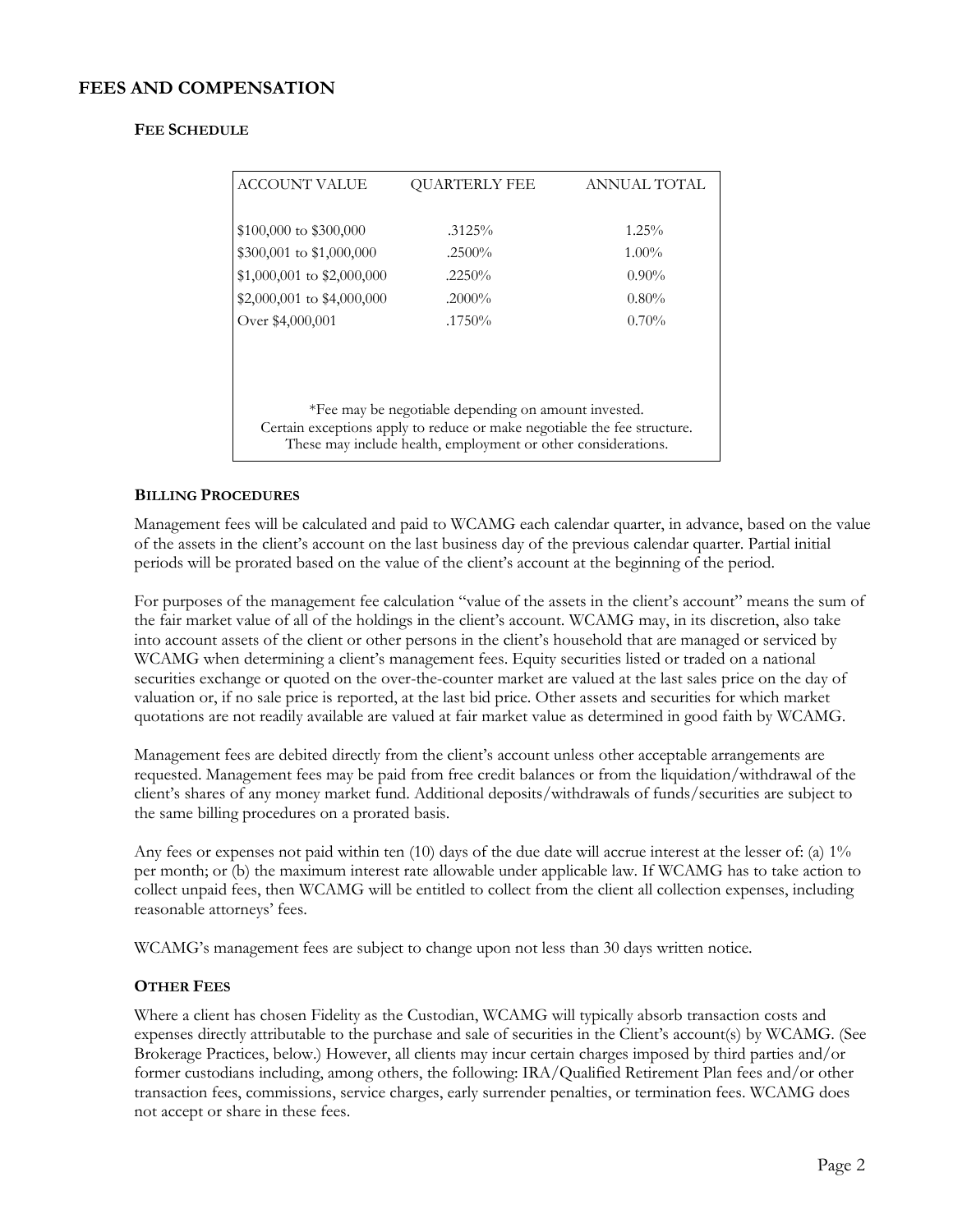WCAMG retains the authority to invest client assets in, among other things, securities issued by mutual funds, exchange traded funds (ETFs) and other registered investment companies (collectively, Funds) if such investments are consistent with the Client Profile. The Client acknowledges that Funds will charge their own management fees and will have their own operating costs and expenses (such as administrative, custodial, legal and trading costs and expenses), and may charge redemption fees or 12b-1 fees, all of which will be in addition to the management fees and expenses charged by WCAMG. These fees and expenses are typically described in the Fund's prospectus. The management fees also do not cover transfer taxes, wire transfer and electronic fund fees, other taxes on brokerage accounts and securities transactions or spreads that are built into the price of fixed income securities.

#### **TERMINATION OF MANAGEMENT AND FEE REFUNDS**

In the event of termination, any paid but unearned management fees will be promptly refunded to the client based on the number of days that the account was managed (less any termination fee charged by the Custodian or underlying portfolio investments), and any fees due to WCAMG will be invoiced or deducted from the client's account prior to termination.

All efforts are made to refund the management fee back into the account before the termination is complete; however, if that is not possible, a refund check will be mailed to the client's last known address of record. In the case of a tax-deferred account (IRA) refund, it is the client's responsibility to deposit the refund to the new custodian account as a rollover or to handle the tax consequences of the refund.

## **PERFORMANCE-BASED FEES AND SIDE-BY-SIDE MANAGEMENT**

WCAMG does not accept performance-based fees - that is, fees based on a share of capital gains or capital appreciation of the assets of an account. The management fee is calculated as a percentage of the assets in the client's account. Therefore, there is no side-by-side management, such as performance-based accounts and feeonly accounts.

## **TYPES OF CLIENTS**

#### **CLIENT DESCRIPTIONS**

WCAMG provides discretionary asset management services to:

- Individuals (i.e. individual/joint accounts, IRA's etc.) Trusts Estates
	-
- Corporations and other business entities Charitable organizations

WCAMG provides non-discretionary asset management services to:

• Pension/profit sharing plans

#### **ACCOUNT MINIMUMS**

The minimum account size at WCAMG is \$100,000.00.

## **METHODS OF ANALYSIS, INVESTMENT STRATEGIES AND RISK OF LOSS**

#### **METHODS OF ANALYSIS**

Investment strategy evolves from both internal and external research; however all decisions are made in house by our management team.

The Investment Committee reviews financial, economic and company specific data in real time through external services.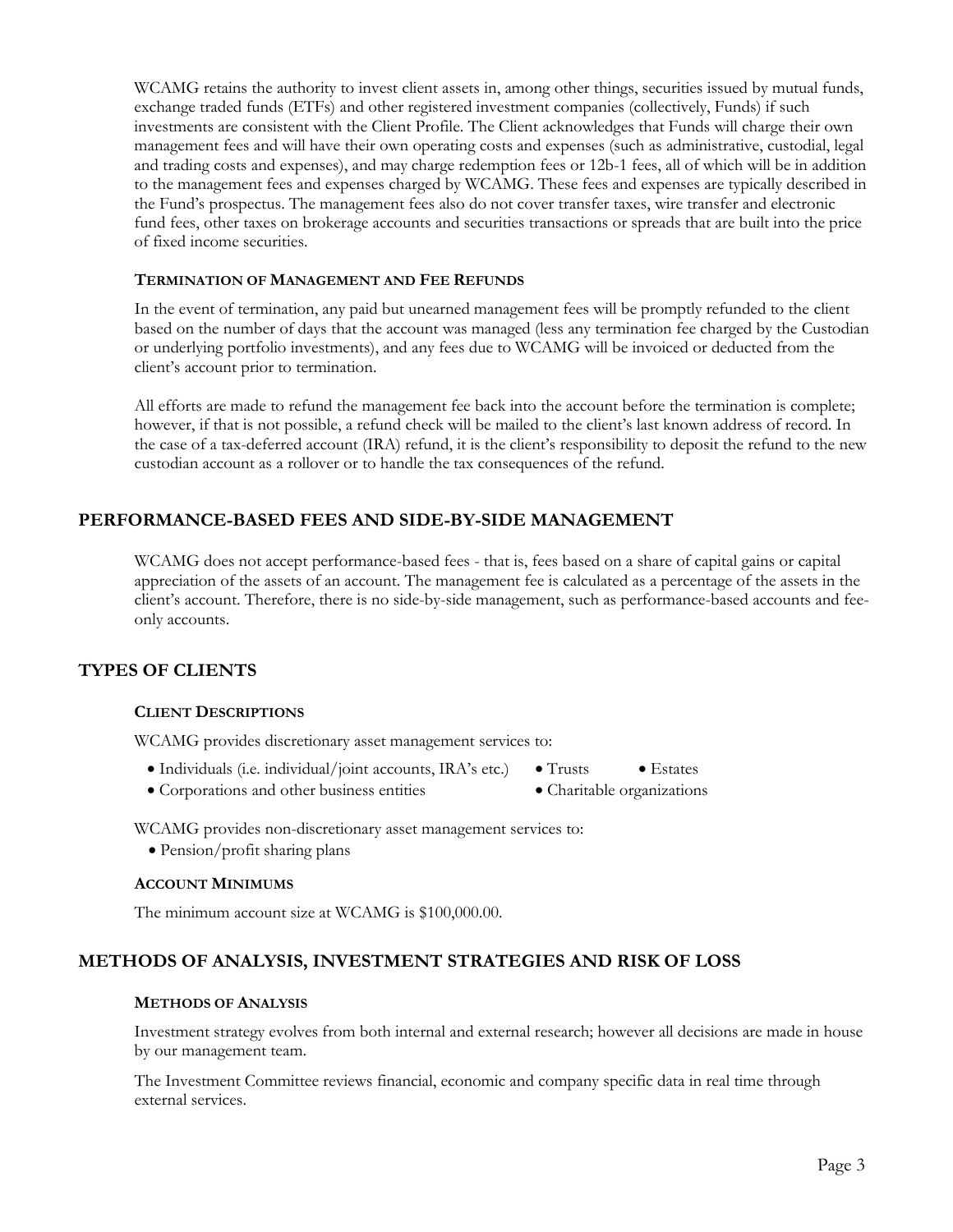WCAMG conducts its own research in support of its investment strategies. Numerous resources are used and all research is paid for by our firm. We do not utilize soft dollar or other similar arrangements for research.

#### **INVESTMENT STRATEGIES**

WCAMG manages assets using two basic styles.

### • Tactical Asset Allocation

Our primary management style bases our portfolio structure on our client's needs and objectives. This incorporates established portfolio theory with our experience in markets, trends and the economy to make tactical reallocations to reflect the changing investment environment. We then use leading mutual fund management in different asset classes to structure a sound and diversified investment portfolio.

### • Market Leaders

For clients seeking equity management, our stock portfolio invests in blue chip stocks that are leaders or emerging leaders in their specific industry group. Typically this portfolio is tax efficient and sector neutral to the S & P 500. It is concentrated and generally consists of approximately thirty stocks that are primarily largecap, blue chip companies.

### **RISK OF LOSS**

WCAMG generally uses mutual funds, ETFs, common stocks and bonds. We address risk through broad diversification, under risk tolerance guidance provided by the client. Our fund choices incorporate stocks, bonds (both domestic US and foreign, as well as small, mid and large cap equities), commodity ETFs or mutual funds (generally gold, silver and agricultural) or hedging strategies (long/short mutual funds, contrarian strategies to defray risk in market declines).

These strategies are more appropriate for the long term investor as all of the indicated securities are subject to market risk and volatility. Please note that it is impossible to predict the performance of the markets. Our investment disciplines are implemented in every effort to act in the best interest of our clients. Investing in securities involves risk of loss that clients should be prepared to bear. WCAMG makes every effort to make decisions based on accurate, up-to-date information that is in the best interest of our clients.

Below is a description of several of the principal risks that client investment portfolios face:

Management Risks. While WCAMG manages client investment portfolios based on WCAMG's experience, research and proprietary methods, the value of client investment portfolios will change daily based on the performance of the underlying securities in which they are invested. Accordingly, client investment portfolios are subject to the risk that WCAMG allocates assets to asset classes that are adversely affected by unanticipated market movements, and the risk that WCAMG's specific investment choices could underperform their relevant indexes.

Economic Conditions. Changes in economic conditions, including, for example, interest rates, inflation rates, employment conditions, competition, technological developments, political and diplomatic events and trends, and tax laws may adversely affect the business prospects or perceived prospects of companies. While WCAMG performs due diligence on the companies in whose securities it invests, economic conditions are not within the control of WCAMG and no assurances can be given that WCAMG will anticipate adverse developments.

Equity Market Risks. WCAMG will generally invest portions of client assets directly into equity investments, primarily stocks, or into Funds that invest in the stock market. As noted above, while Funds have diversified portfolios that may make them less risky than investments in individual securities, Funds that invest in stocks and other equity securities are nevertheless subject to the risks of the stock market. These risks include, without limitation, the risks that stock values will decline due to daily fluctuations in the markets, and that stock values will decline over longer periods (e.g., bear markets) due to general market declines in the stock prices for all companies, regardless of any individual security's prospects.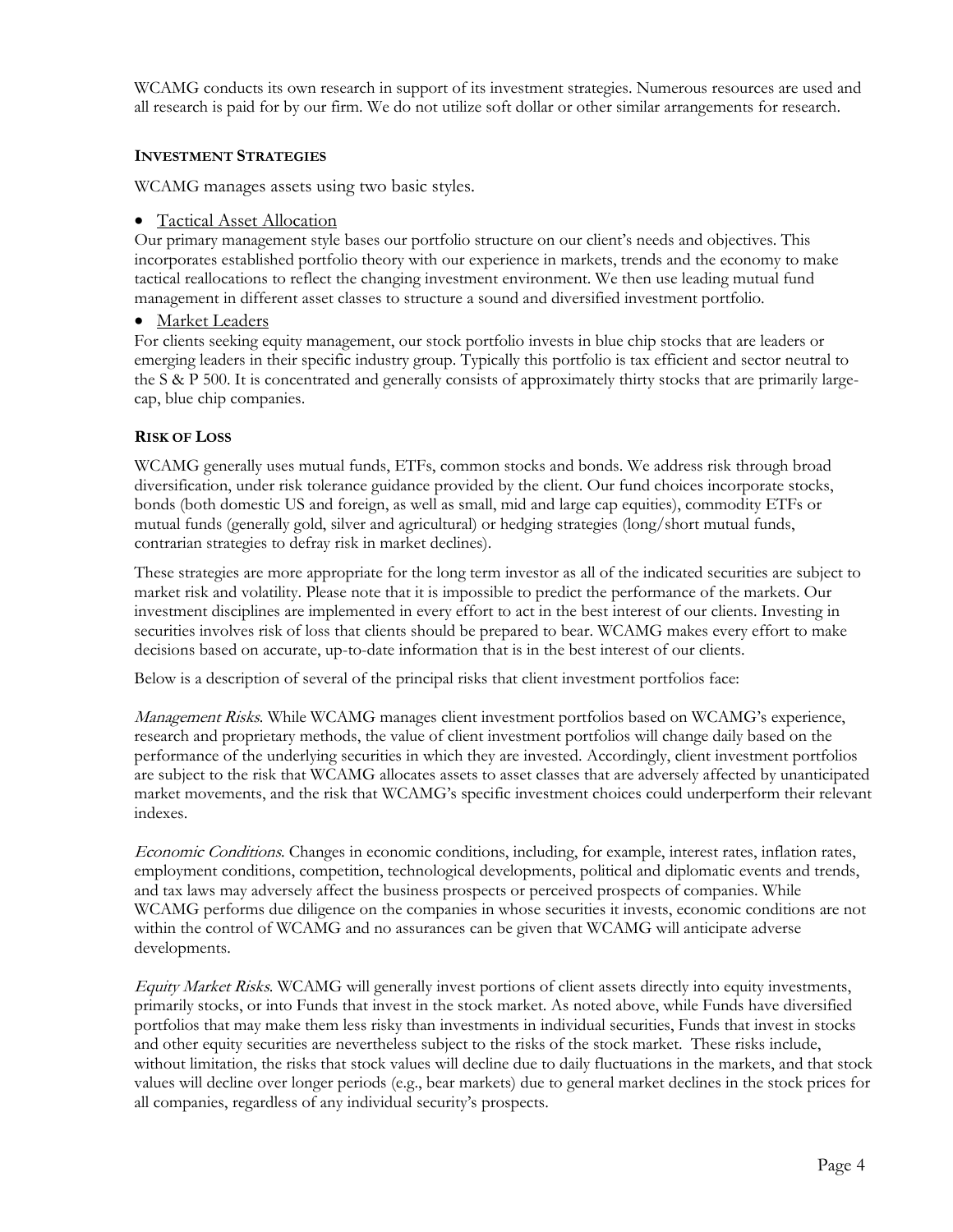Fixed Income Risks. WCAMG may invest portions of client assets directly into fixed income instruments, such as bonds and notes, or may invest in Funds that invest in bonds and notes. While investing in fixed income instruments, either directly or through Funds, is generally less volatile than investing in stock (equity) markets, fixed income investments nevertheless are subject to risks. These risks include, without limitation, interest rate risks (risks that changes in interest rates will devalue the investments), credit risks (risks of default by borrowers), or maturity risk (risks that bonds or notes will change value from the time of issuance to maturity).

Risks of Investments in Mutual Funds and ETFs. As described above, WCAMG may invest client portfolios in Funds. Investments in Funds are generally less risky than investing in individual securities because of their diversified portfolios; however, these investments are still subject to risks associated with the markets in which they invest. In addition, Funds' success will be related to the skills of their particular managers and their performance in managing their Funds. Funds are also subject to risks due to regulatory restrictions applicable to registered investment companies under the Investment Company Act of 1940, as amended. Funds charge fees that are in addition to the fees charged by WCAMG.

Risks Related to ETF NAV and Market Price. The market value of an ETF's shares may differ from its net asset value (NAV). This difference in price may be due to the fact that the supply and demand in the market for ETF shares at any point in time is not always identical to the supply and demand in the market for its underlying securities. Accordingly, there may be times when an ETF trades at a premium (creating the risk that a portfolio pays more than NAV for an ETF when making a purchase) or discount (creating the risks that the portfolio's value is reduced for undervalued ETFs it holds and that the portfolio receives less than NAV when selling an ETF).

Foreign Securities Risks. WCAMG may invest portions of client assets into Funds that invest internationally. While foreign investments are important to the diversification of client investment portfolios, they carry risks that may be different from U.S. investments. For example, foreign investments may not be subject to uniform audit, financial reporting or disclosure standards, practices or requirements comparable to those found in the United States. Foreign investments are also subject to foreign withholding taxes and the risk of adverse changes in investment or exchange control regulations. Finally, foreign investments may involve currency risk, which is the risk that the value of the foreign security will decrease due to changes in the relative value of the U.S. dollar and the security's underlying foreign currency.

Commodity Risk: Investing in commodities through commodity-linked Funds may subject a portfolio to potentially greater volatility than investments in traditional securities. The value of commodity-linked Funds will be affected by changes in overall market movements, commodity index volatility, changes in interest rates, or factors affecting a particular industry or commodity, such as drought, floods, weather, livestock disease, embargoes, tariffs and international economic, political and regulatory developments.

Lack of Diversification. Client accounts may not have a diversified portfolio of investments at any given time, and a substantial loss with respect to any particular investment in an undiversified portfolio will have a substantial negative impact on the aggregate value of the portfolio.

## **DISCIPLINARY INFORMATION**

No one at WCAMG has been charged or convicted in a domestic, foreign or military court for any of the following offenses:

- A felony of any nature.
- A misdemeanor involving investments or an investment related business, statute, rule or order.
- Fraud, false statement, omission, wrongful taking of property, bribery, perjury, forgery, counterfeiting, extortion, or a conspiracy to commit any of these offenses.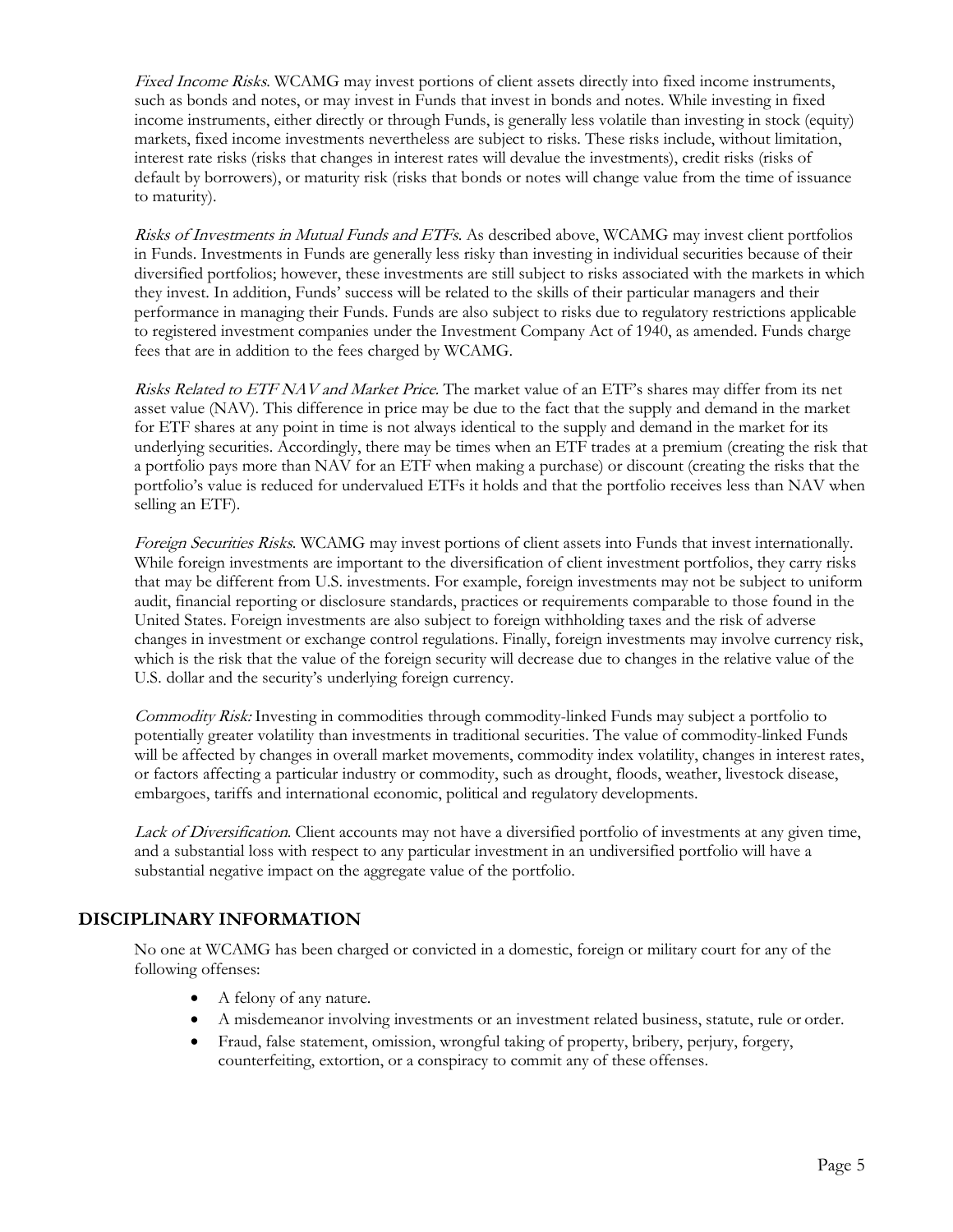## **FINANCIAL INDUSTRY AFFILIATIONS AND OTHER ACTIVITIES**

WCAMG has entered into a sub-advisory arrangement with H&H Investment Planners,Inc. (H&H) whereby H&H provides WCAMG with advisory, research, trading and other operational and administrative services. Ancillary to this arrangement, H&H may from time to time refer certain potential advisory clients to WCAMG. In exchange for providing sub-advisory services, H&H receives a percentage of the aggregate net advisory fees received by WCAMG from clients (whether or not such clients are referred by H&H). H&H receives no additional fee for making referrals, and clients of WCAMG do not pay any additional fees in respect of any subadvisory services they may receive.

## **CODE OF ETHICS, PARTICIPATION/INTEREST IN CLIENT TRANSACTIONS AND PERSONAL TRADING**

#### **CODE OF ETHICS**

As a fiduciary, Woodard and Company Asset Management Group, Inc. and our employees and affiliates have an affirmative duty of care, loyalty, honesty and good faith to act in the best interest of our clients. The duty of WCAMG is to place the interest of the client first. We wish to achieve a higher standard by requiring that in addition to complying with the law we also uphold the highest degree of ethical behavior.

The employees and affiliates of WCAMG have committed to a Code of Ethics that is available for review by clients and prospective clients. A complete copy of the Code of Ethics will be furnished upon request.

#### **PARTICIPATION/INTEREST IN CLIENT TRANSACTIONS AND PERSONAL TRADING**

Officers, employees and affiliates of WCAMG. may buy and/or sell securities for their personal accounts that are recommended for client accounts. WCAMG maintains personal transaction records, which are reviewed quarterly These reviews are designed to ensure that the personal trading does not affect the markets and that clients receive preferential treatment. Since most trades are small mutual fund or exchange-traded fund trades they do not affect the securities market.

WCAMG does not make a market in any security. All rules and regulations of the Investment Advisory Act of 1940 are strictly followed. Insider trading is not permitted.

#### **BROKERAGE PRACTICES**

WCAMG performs discretionary asset management for our clients relative to our understanding of their individual needs, objectives and resources. Clients give WCAMG the authority to act on their behalf in the determination of securities bought and sold and the amount invested in each security. For each trade where it exercises discretion to make brokerage determinations for a client account, WCAMG seeks "best execution", which is a combination of price and execution relative to our instructions, and other factors.

WCAMG has an arrangement with Fidelity whereby WCAMG pays a flat fee out of its own resources to Fidelity in exchange for the right to make a certain quantity of trades with Fidelity without incurring transaction costs (i.e., commissions, ticket charges, etc.) (the Fidelity Arrangement). If a client selects Fidelity as Custodian, it is expected that most (if not all) transactions for the client's account will be effected through the Custodian and the account will typically not incur custody charges or transaction costs in connection therewith.

Client accounts that are not custodied at Fidelity will not receive the benefit of the Fidelity Arrangement, and will typically pay fees for custody and brokerage transactions in addition to WCAMG's management fees.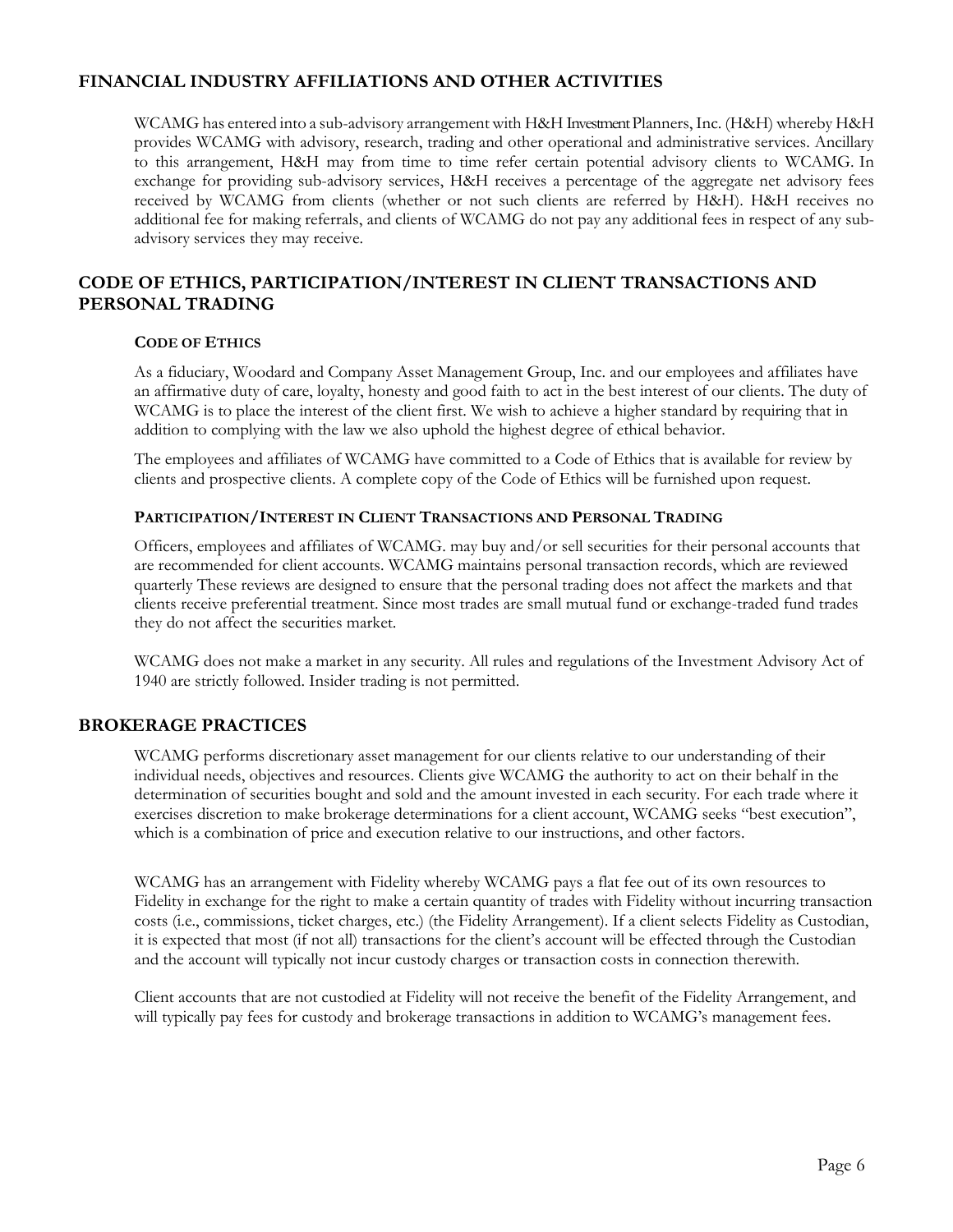#### **DIRECTED BROKERAGE**

Clients may direct WCAMG to use a particular broker for custodial or transaction services on behalf of the client's portfolio. In directed brokerage arrangements, the client is responsible for negotiating the commission rates and other fees to be paid to the broker. Accordingly, a client who directs brokerage should consider whether such designation may result in certain costs or disadvantages to the client, either because the client may pay higher commissions or obtain less favorable execution, or the designation limits the investment options available to the client.

#### **BEST EXECUTION**

The Fidelity Arrangement is designed to maximize efficiency and to be cost effective. By directing brokerage arrangements, the client acknowledges that these economies of scale and levels of efficiency are generally compromised when alternative brokers are used. While every effort is made to treat clients fairly over time, the fact that a client chooses to use the brokerage and/or custodial services of these alternative service providers may in fact result in a certain degree of delay in executing trades for their account(s) and otherwise adversely affect management of their account(s). WCAMG considers the following factors in selecting brokerage firms for your transactions and in determining the reasonableness of the compensation or other remuneration paid to the brokerage firms:

- Quality of Support Services and Technology
- Trade Implementation Costs
- Value of Research and Related Information and Products Provided
- Market Liquidity Provided
- Confidentiality of Trading Intentions
- Financial Stability
- Trade Error Resolution Process
- Other Factors Which May Be Identified by WCAMG From Time to Time

We have established an Execution Review Committee which periodically reviews our brokerage practices and the reasonableness of compensation or other remuneration paid to brokerage firms and monitors our efforts to seek best execution of client transactions.

#### **BLOCKED TRANSACTIONS**

We may group or block orders from time to time for the same security for more than one client account in order to more effectively execute the orders. This is what is known as a "block transaction". This process can create trading efficiencies, prompt attention to the order and improved price execution since the block transaction may be executed at various prices but averaged as to price. Personal transactions for our employees may be included in such block transactions. Where such block transactions are not fully executed, we will seek to allocate the executed portion of the block transaction on basis which we consider fair to our clients over time. Generally, this will mean a pro rata allocation or allocation on a rotational basis although we may, in certain circumstances, allocate purchases or sales on other basis after consideration of factors such as taxability of the account, cash available for investment, asset mix of the account, objectives and restrictions of the account, company and industry concentrations, broker designations specified by the client, size of the execution versus the total order size, and partial positions versus full positions. Any employee transactions will be excluded from block transactions which are not fully executed.

#### **TRADE ERRORS**

Errors in executing client transactions may occur from time to time which we will seek to correct on a timely basis so that you will not incur a loss or other costs as a result of any such errors. Any loss or costs incurred as a result of the correction of such errors will be borne by us or by your broker/custodian while any market gains result from the correction of such errors will usually be retained by your broker/custodian or by you.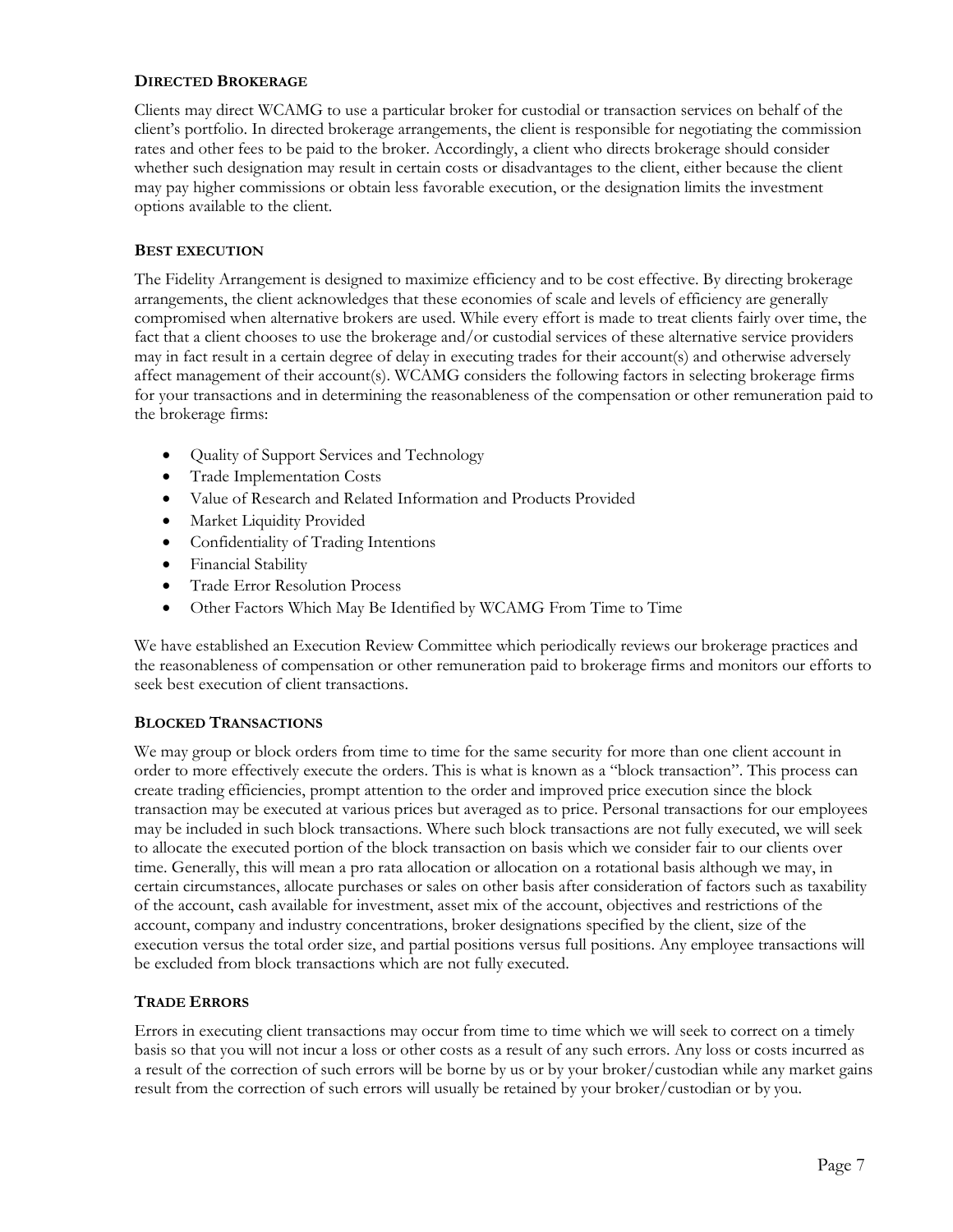#### **REFERRALS**

At no cost, we assist "do-it-yourself" investors (generally not clients of WCAMG) in understanding investing and no-load mutual funds. Based on their proven integrity and financial responsibility, we recommend some of the discount brokerage platforms. WCAMG does not benefit in any way from this assistance; there is no hard or soft dollar compensation from either the individual, brokerage firm or any other entity.

#### **REVIEW OF ACCOUNTS**

#### **PERIODIC REVIEWS**

• WCAMG reviews the securities and investments held in client accounts for ongoing suitability and specific investment appropriateness. Assets transferred in are reviewed upon receipt.

• The Investment Committee reviews the securities and investments held in client accounts forongoing suitability and specific investment appropriateness.

• WCAMG regularly reviews all discretionary accounts to assure accuracy of data (dividends, buys/sells etc…) prior to the compilation and issuance of quarterly reports.

#### **REGULAR REPORTS**

WCAMG contacts clients as necessary. Clients receive detailed monthly account statements from the custodian. WCAMG issues comprehensive reports to clients that detail account performance statistics on a quarterly basis.

### **CLIENT REFERRALS AND OTHER COMPENSATION**

As stated above, WCAMG entered into a sub-advisory arrangement with H&H Investment Planners, Inc. (H&H) whereby H&H provides WCAMG with advisory, research, trading and other operational and administrative services. Ancillary to this arrangement, H&H may from time to time refer certain potential advisory clients to WCAMG. In exchange for providing sub-advisory services, H&H receives a percentage of the aggregate net advisory fees received by WCAMG from clients (whether or not such clients are referred by H&H). H&H receives no additional fee for making referrals, and clients do not pay any additional fees in respect of any subadvisory services they may receive.

## **CUSTODY**

WCAMG's assets under management are held in a custodial account at a bank, trust company or securities firm selected by WCAMG. Such entities are "qualified custodians" as defined under the Advisers Act. WCAMG will not maintain custody of clients' funds or securities, with the exception of deduction of WCAMG's fees from clients' accounts if authorized in the advisory agreement between clients and WCAMG.

Because of the benefits of the Fidelity Arrangement, WCAMG typically recommends that clients select Fidelity as their custodian. As a result, Fidelity is the qualified custodian of nearly all client accounts at WCAMG. From time to time however, clients may select an alternate broker to hold accounts in custody. In any case, it is the custodian's responsibility to provide clients with confirmations of trading activity, tax forms and at least quarterly account statements. Clients are advised to review this information carefully, and to notify WCAMG of any questions or concerns. Clients are also asked to promptly notify WCAMG if the custodian fails to provide statements on each account held.

#### **INVESTMENT DISCRETION**

The client gives WCAMG the authority to act on a discretionary basis. This allows us complete trading authorization with respect to the purchase, sale, trade, tender and exchange of securities and/or funds for their account. The client agrees to provide WCAMG pertinent information so that WCAMG can evaluate the investment goals and objectives of the client.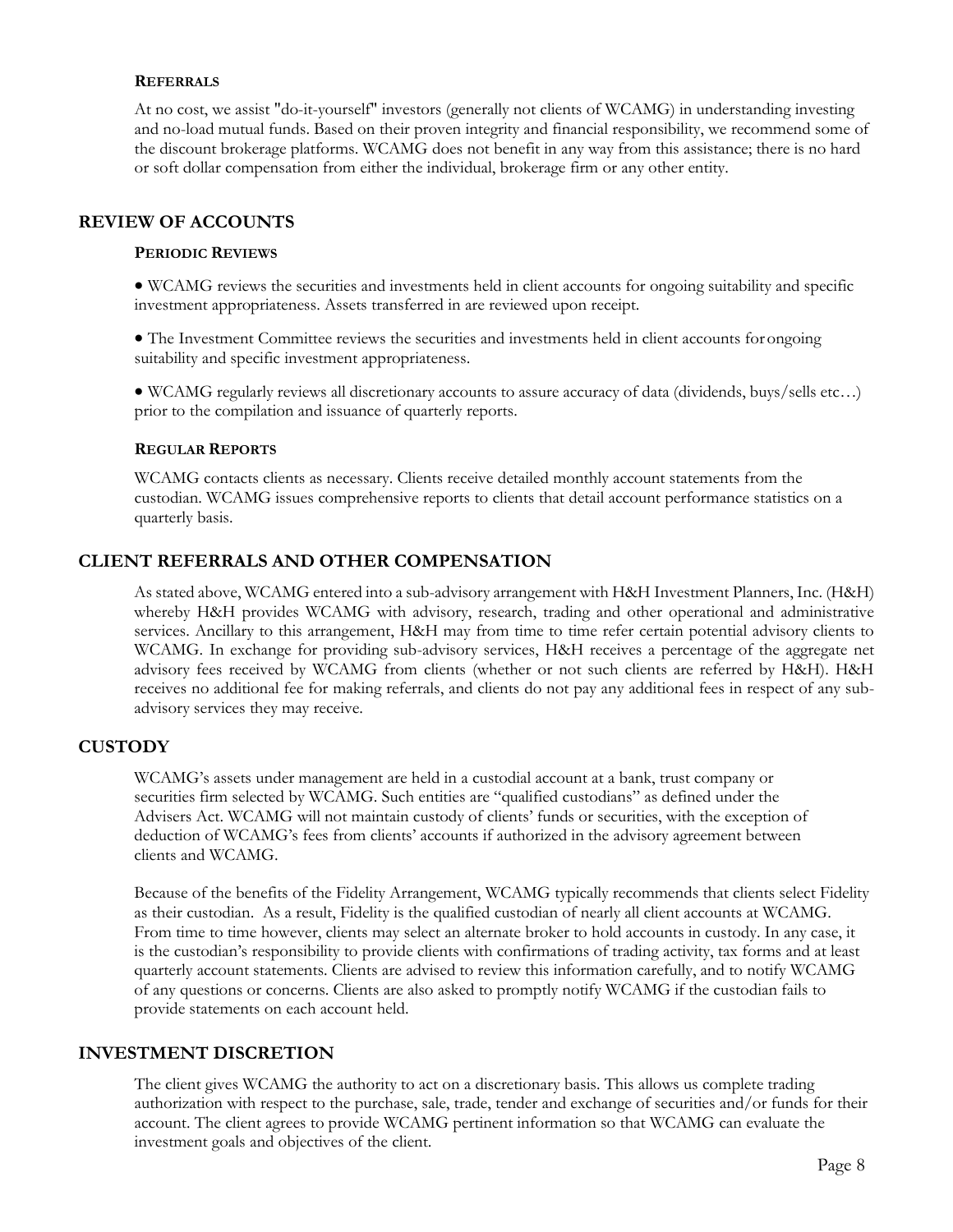## **VOTING CLIENT SECURITIES**

As a policy and in accordance with WCAMG's investment advisory agreement with each client, WCAMG does not vote proxies related to securities held in client accounts unless specifically authorized to do so by the client. The client understands and agrees that it is the client's obligation to vote all proxies that are solicited for securities held in the client's account, unless WCAMG has expressly agreed to do so. WCAMG will not be required to take action or render advice with respect to the voting of proxies unless specifically agreed to by WCAMG.

## **FINANCIAL INFORMATION**

WCAMG does not require or solicit prepayment of any client fees six months or more in advance, and WCAMG currently does not have any financial condition that is reasonably likely to impair its ability to meet contractual commitments to clients.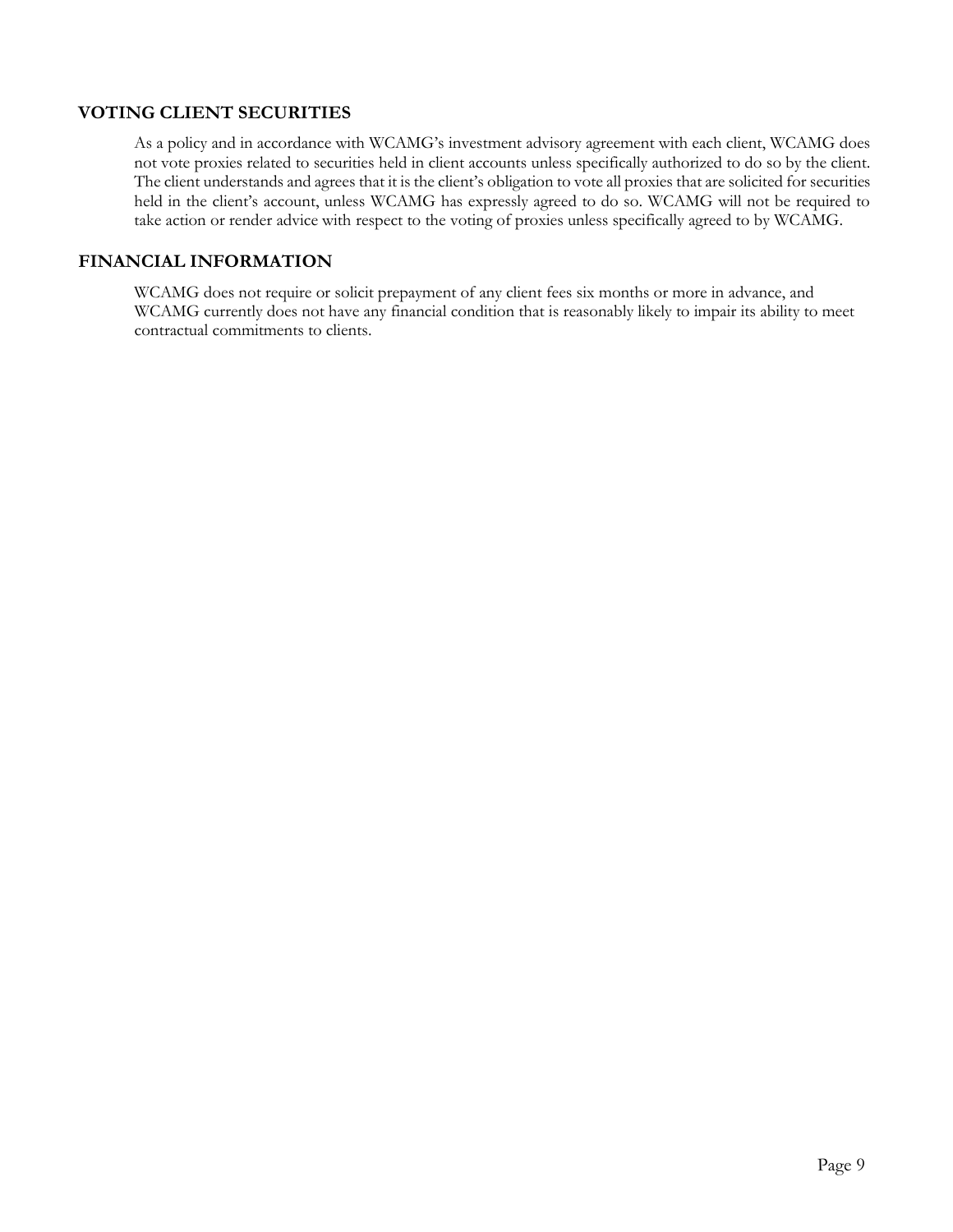# WOODARD & COMPANY ASSET MANAGEMENT GROUP INC.

117 Kinderton Boulevard Bermuda Run, NC 27006

(336) 998-7000 800-214-1144 fax: (336) 998-7050 [www.wcamg.com](http://www.wcamg.com/) [woodard@wcamg.com](mailto:woodard@wcamg.com)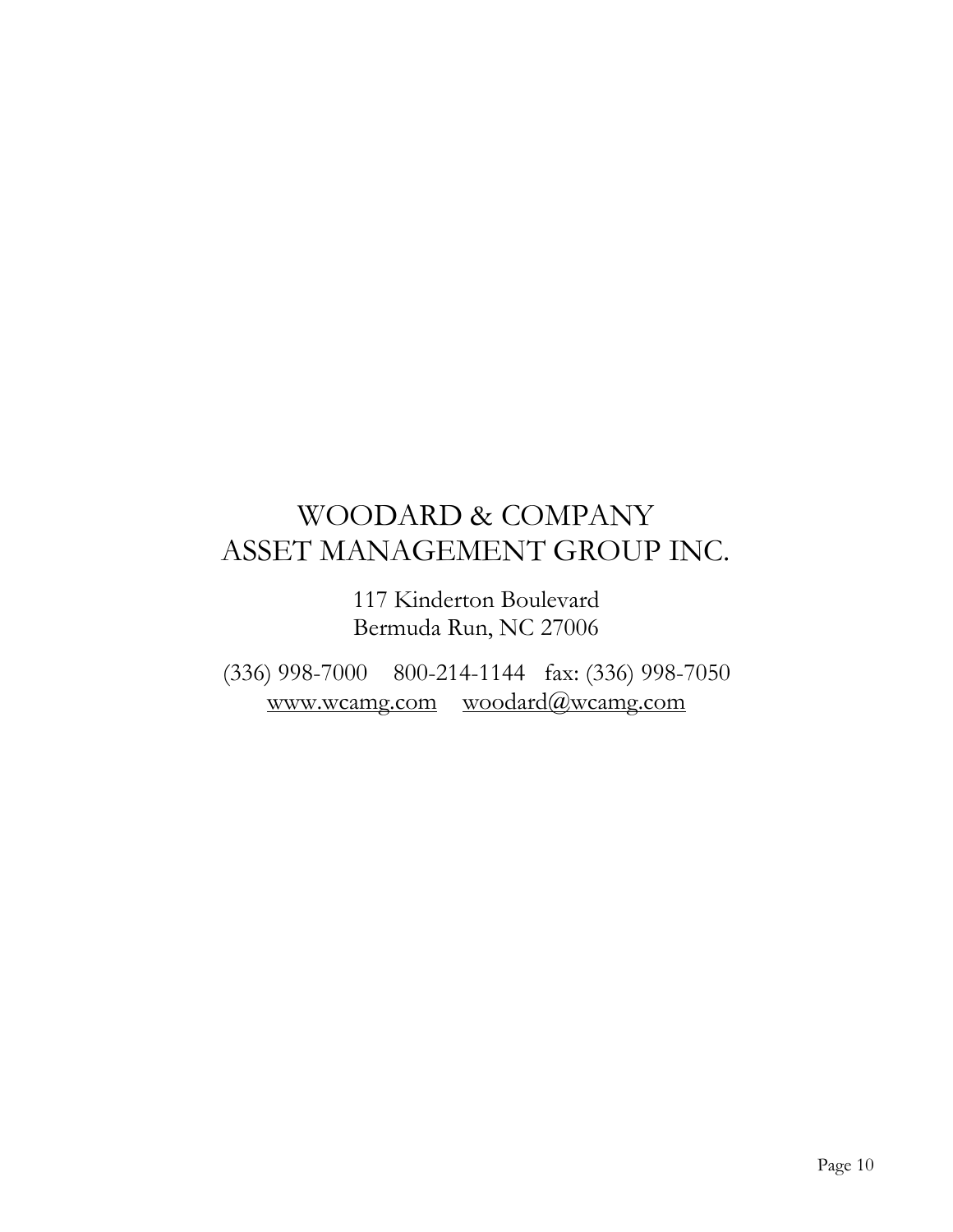John B. Woodard, Jr. Brochure Supplement Form ADV, Part 2B



This brochure supplement provides information about John B. Woodard, Jr. that supplements the Woodard & Company Asset Management Group, Inc. Firm Brochure (Form ADV Part 2A), of which you should have received a copy. Please contact Woodard & Company Asset Management Group, Inc. by telephone at (336) 998-7000 or 800-214-1144 or by email at [woodard@wcamg.com i](mailto:woodard@wcamg.com)f you did not receive the Woodard & Company Asset Management Group, Inc. Firm Brochure (Form ADV Part 2A) or if you have any questions about the contents of this supplement.

Brochure Supplement, ADV Part 2B, dated 03/30/2022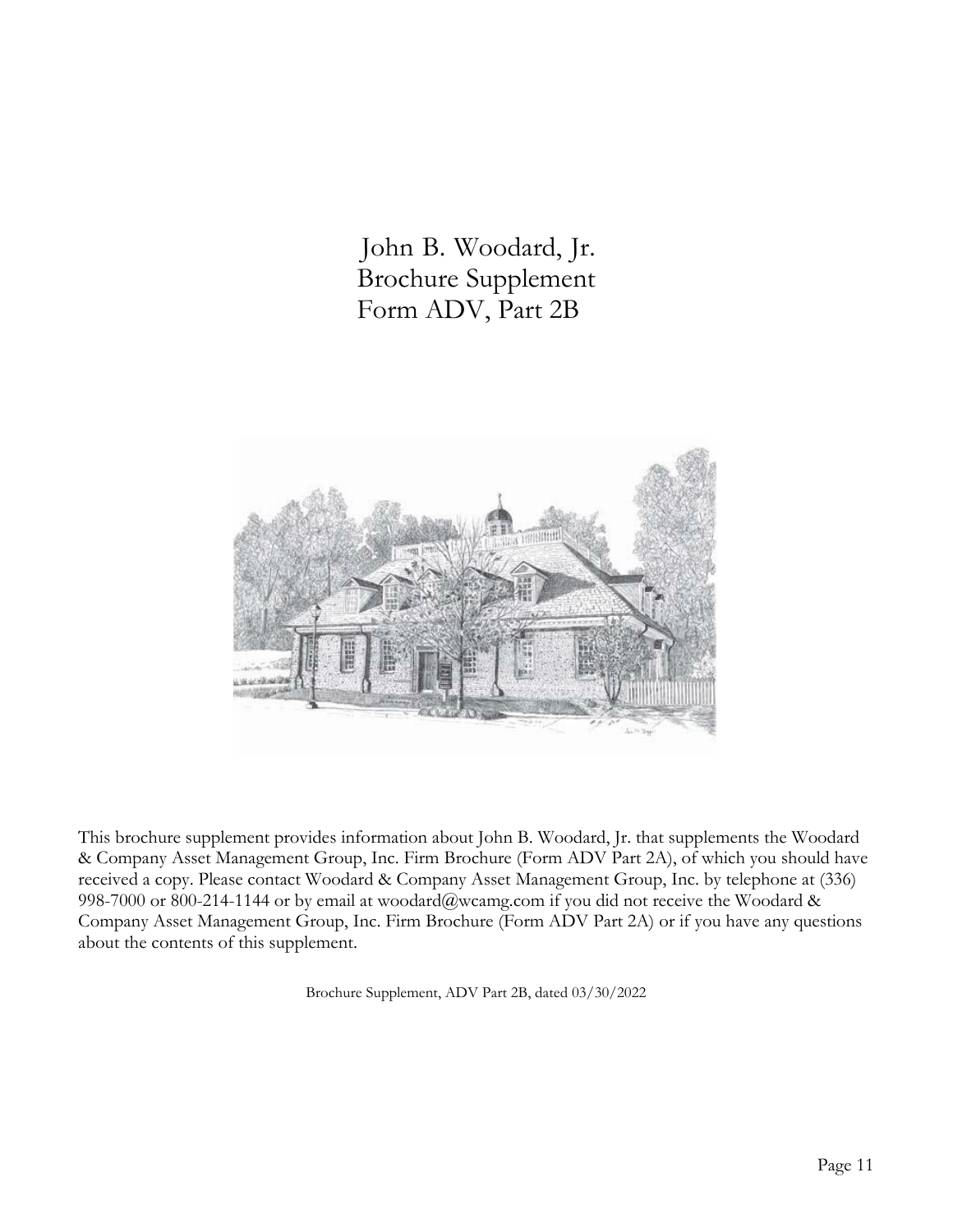# **John B. Woodard, Jr.**

## **Educational Background and Business Experience**

John Woodard founded the firm in May of 1985. Mr. Woodard, President of Woodard & Company Asset Management Group, Inc. serves as an investment counselor and is a member of the Investment Committee. Primarily focusing on equity selection and overall portfolio strategy, he is involved with all phases of the business. Born in 1953, he graduated from the State University of New York with a Bachelor of Science in Business Administration. Mr. Woodard began his investment career in the late 1970's with E. F. Hutton & Co., Inc. as a stockbroker and subsequently worked with Shearson Lehman Bros. Mr. Woodard holds the Series 65 Registered Investment Advisor registration.

### **Disciplinary Information**

No one at Woodard & Company Asset Management Group, Inc. has been charged or convicted in a domestic, foreign or military court for any of the following offenses:

- A felony of any nature.
- A misdemeanor involving investments or an investment related business, statute, rule or order.
- Fraud, false statement, omission, wrongful taking of property, bribery, perjury, forgery, counterfeiting, extortion, or a conspiracy to commit any of these offenses.

#### **Other Business Activities**

John Woodard is not actively engaged in any other investment related business or occupation.

#### **Additional Compensation**

John Woodard does not receive any economic benefits or additional compensation from any source other than Woodard & Company Asset Management Group, Inc. for providing financial advisory services.

#### **Supervision**

As the founder and President of Woodard & Company Asset Management Group, Inc. John Woodard is not supervised by any officer, employee or affiliate of WCAMG.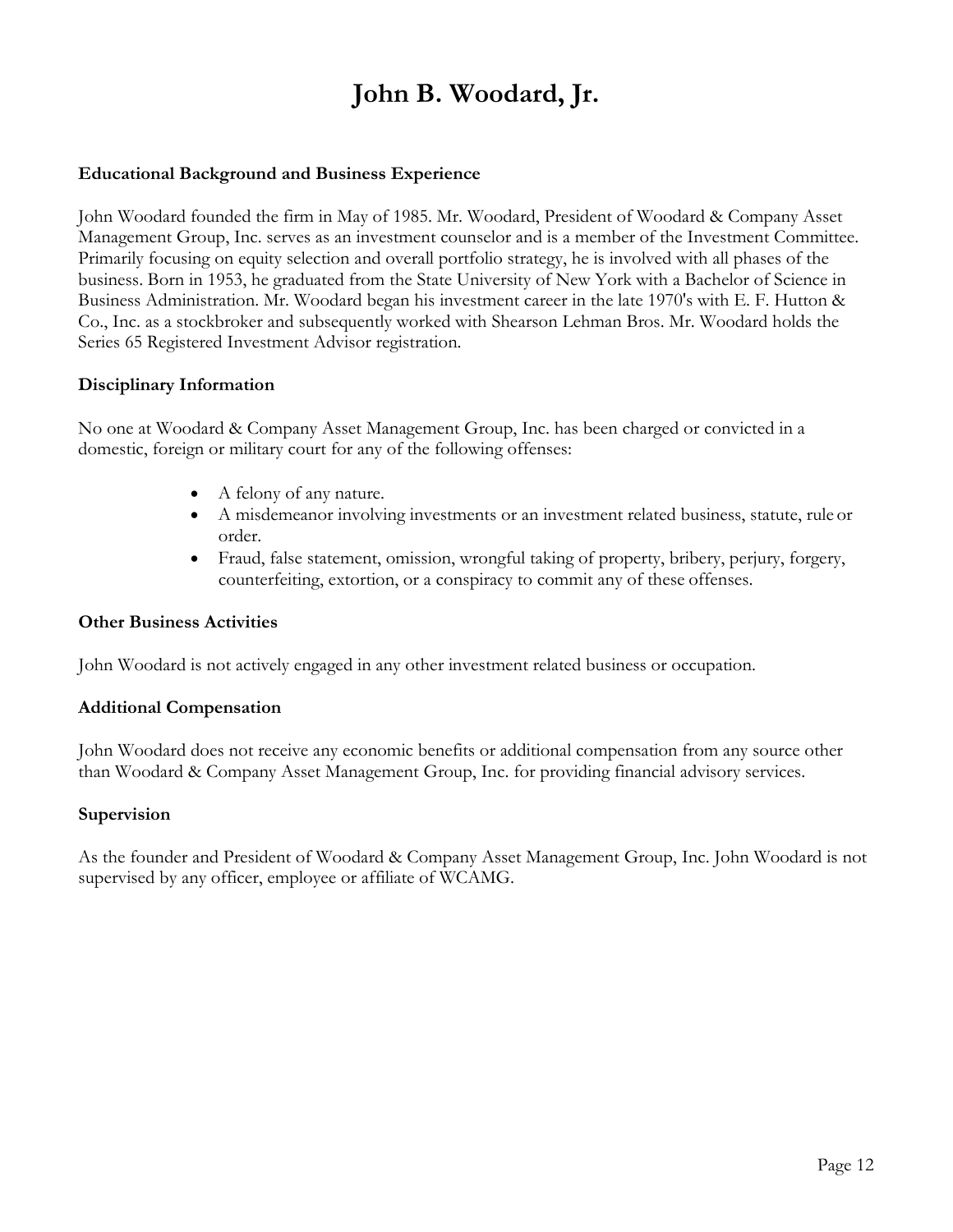Joan H. Woodard Brochure Supplement Form ADV, Part 2B



This brochure supplement provides information about Joan H. Woodard. that supplements the Woodard & Company Asset Management Group, Inc. Firm Brochure (Form ADV Part 2A), of which you should have received a copy. Please contact Woodard & Company Asset Management Group, Inc. by telephone at (336) 998-7000 or 800-214-1144 or by email at [woodard@wcamg.com i](mailto:woodard@wcamg.com)f you did not receive the Woodard & Company Asset Management Group, Inc. Firm Brochure (Form ADV Part 2A) or if you have any questions about the contents of this supplement.

Brochure Supplement, ADV Part 2B, dated 03/30/2022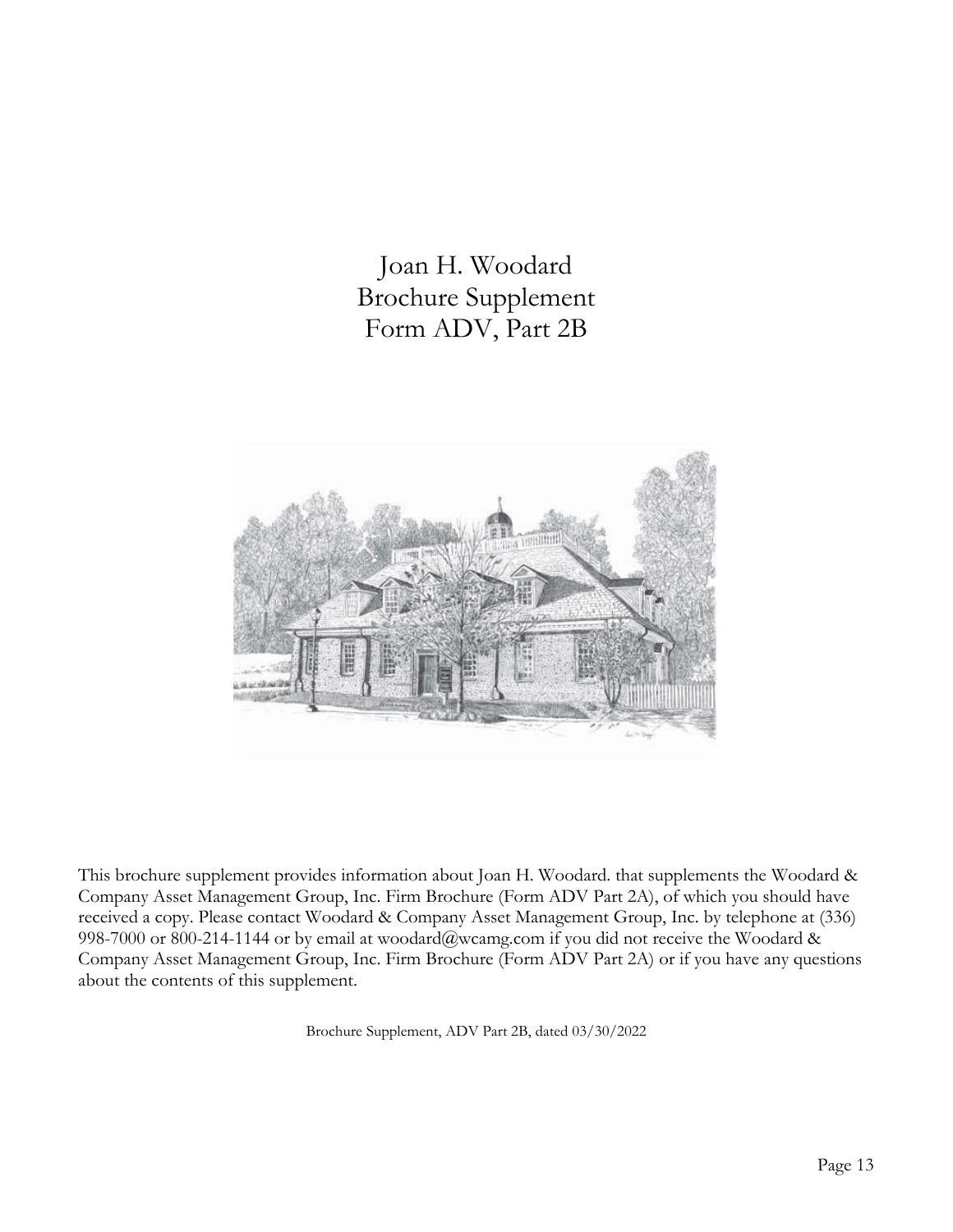# **Joan H. Woodard**

## **Educational Background and Business Experience**

Joan Woodard, Chief Financial Officer, serves as a member of the Investment Committee and is a Certified Public Accountant (CPA). Among her primary responsibilities is the design and implementation of 401(k), pension and profit sharing plans as well as general counsel on tax issues. Mrs. Woodard graduated from the University of North Carolina at Chapel Hill with a Bachelor of Science in Business Administration. She was a public accountant at Bailey, Self & Harris until 1984, and the Controller of Douglas Battery Manufacturing until 1994, when she joined Woodard & Company Asset Management Group, Inc.

## **Disciplinary Information**

No one at Woodard & Company Asset Management Group, Inc. has been charged or convicted in a domestic, foreign or military court for any of the following offenses:

- A felony of any nature.
- A misdemeanor involving investments or an investment related business, statute, rule or order.
- Fraud, false statement, omission, wrongful taking of property, bribery, perjury, forgery, counterfeiting, extortion, or a conspiracy to commit any of these offenses.

## **Other Business Activities**

Joan Woodard is not actively engaged in any other investment related business or occupation.

## **Additional Compensation**

Joan Woodard does not receive any economic benefits or additional compensation from any source other than Woodard & Company Asset Management Group, Inc. for providing financial advisory services.

## **Supervision**

Joan Woodard is supervised by John Woodard - the president of Woodard & Company Asset Management Group, Inc. Mr. Woodard may be reached by telephone at (336) 998-7000 or 800-214-1144.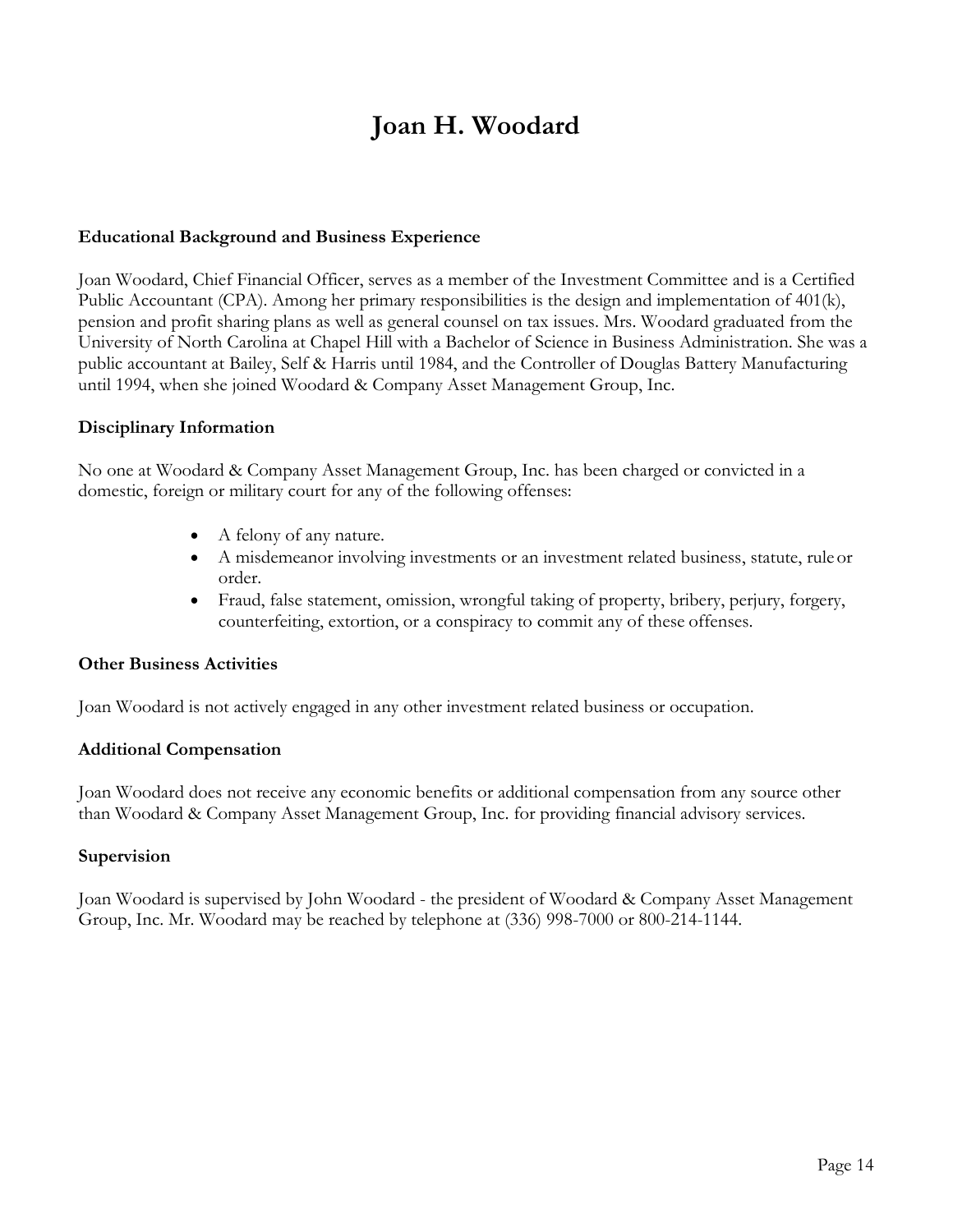Todd F. Senter Brochure Supplement Form ADV, Part 2B



This brochure supplement provides information about Todd F. Senter that supplements the Woodard & Company Asset Management Group, Inc. Firm Brochure (Form ADV Part 2A), of which you should have received a copy. Please contact Woodard & Company Asset Management Group, Inc. by telephone at (336) 998-7000 or 800-214-1144 or by email at [woodard@wcamg.com i](mailto:woodard@wcamg.com)f you did not receive the Woodard & Company Asset Management Group, Inc. Firm Brochure (Form ADV Part 2A) or if you have any questions about the contents of this supplement.

Brochure Supplement, ADV Part 2B, dated 03/30/2022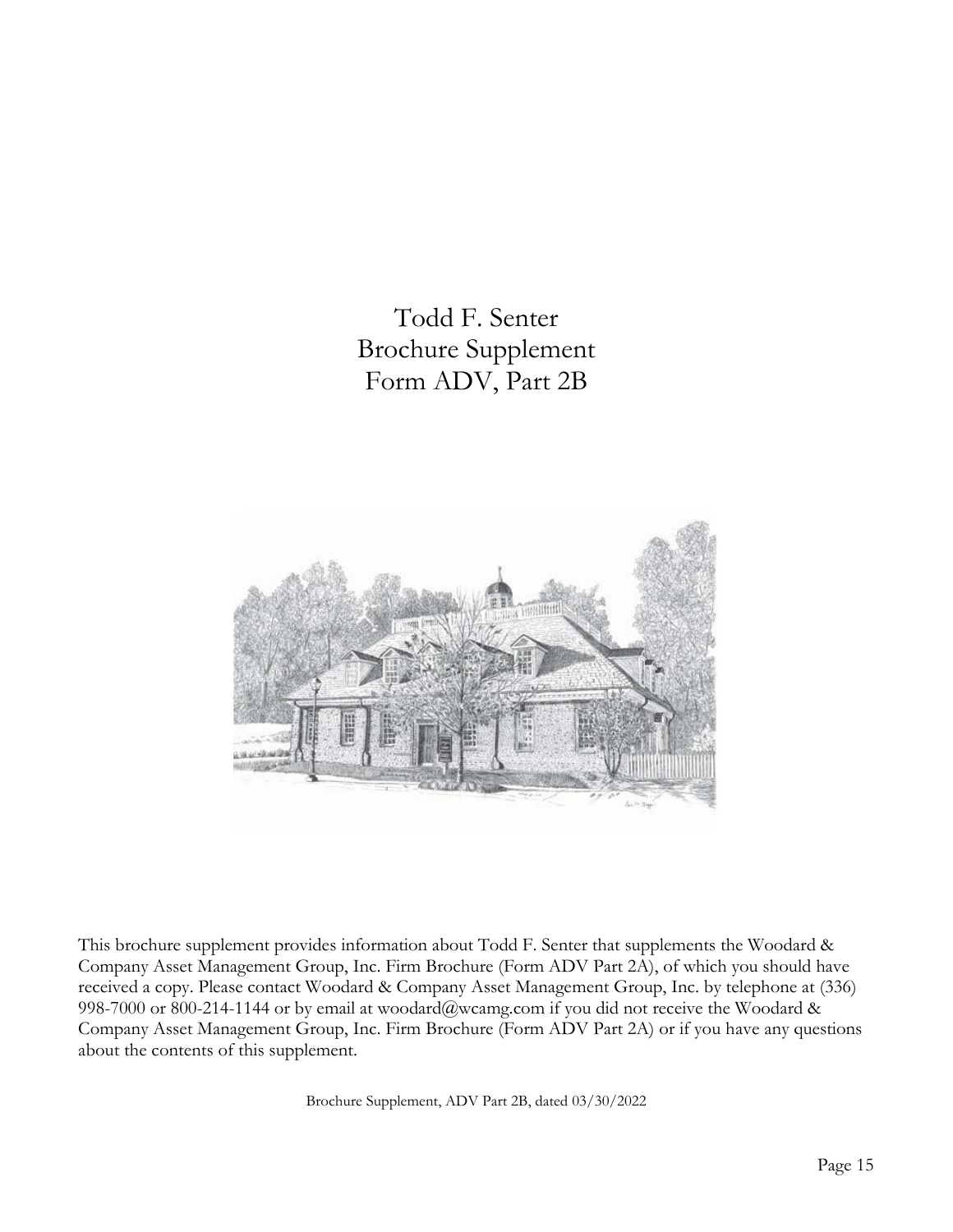## **Todd F. Senter**

### **Educational Background and Business Experience**

Todd Senter is an Investment Advisor Representative, Director of Operations and also serves as Chief Compliance Officer. He is a member of the Investment Committee. His primary responsibilities include fund analysis and implementing the asset allocation decisions made by the Investment Committee, as well as compliance oversight. Mr. Senter graduated from Appalachian State University in 1996, with a Bachelor of Science in Business Administration, majoring in Risk Management and Insurance. Prior to joining Woodard & Company Asset Management Group, Inc. in 2004, Mr. Senter was the Property and Casualty Loss Manager for Auto-Owners Insurance Company, managing all company staff, claims activity and agency relationships in the Piedmont Triad and Western North Carolina region. Mr. Senter holds the Series 65 Registered Investment Advisor registration and is a CERTIFIED FINANCIAL PLANNER™ certificant.

#### **Disciplinary Information**

No one at Woodard & Company Asset Management Group, Inc. has been charged or convicted in a domestic, foreign or military court for any of the following offenses:

- A felony of any nature.
- A misdemeanor involving investments or an investment related business, statute, rule or order.
- Fraud, false statement, omission, wrongful taking of property, bribery, perjury, forgery, counterfeiting, extortion, or a conspiracy to commit any of these offenses.

## **Other Business Activities**

Todd Senter is not actively engaged in any other investment related business or occupation.

#### **Additional Compensation**

Todd Senter does not receive any economic benefits or additional compensation from any source other than Woodard & Company Asset Management Group, Inc. for providing financial advisory services.

#### **Supervision**

Todd Senter is supervised by John Woodard - the president of Woodard & Company Asset Management Group, Inc. Mr. Woodard may be reached by telephone at (336) 998-7000 or 800-214-1144.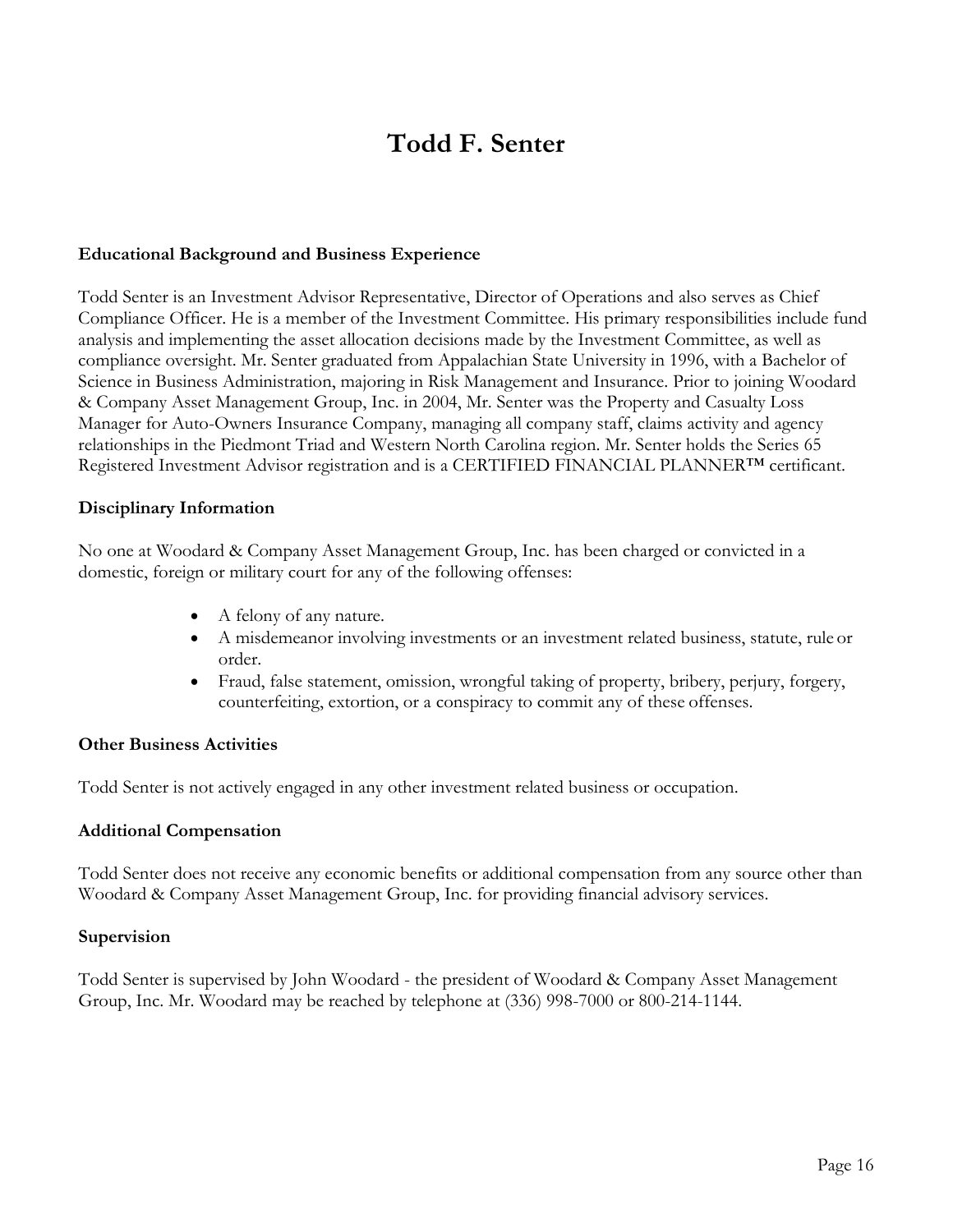Matthew P. Blades Brochure Supplement Form ADV, Part 2B



This brochure supplement provides information about Matthew P. Blades that supplements the Woodard & Company Asset Management Group, Inc. Firm Brochure (Form ADV Part 2A), of which you should have received a copy. Please contact Woodard & Company Asset Management Group, Inc. by telephone at (336) 998-7000 or 800-214-1144 or by email at [woodard@wcamg.com i](mailto:woodard@wcamg.com)f you did not receive the Woodard & Company Asset Management Group, Inc. Firm Brochure (Form ADV Part 2A) or if you have any questions about the contents of this supplement.

Brochure Supplement, ADV Part 2B, dated 03/30/2022